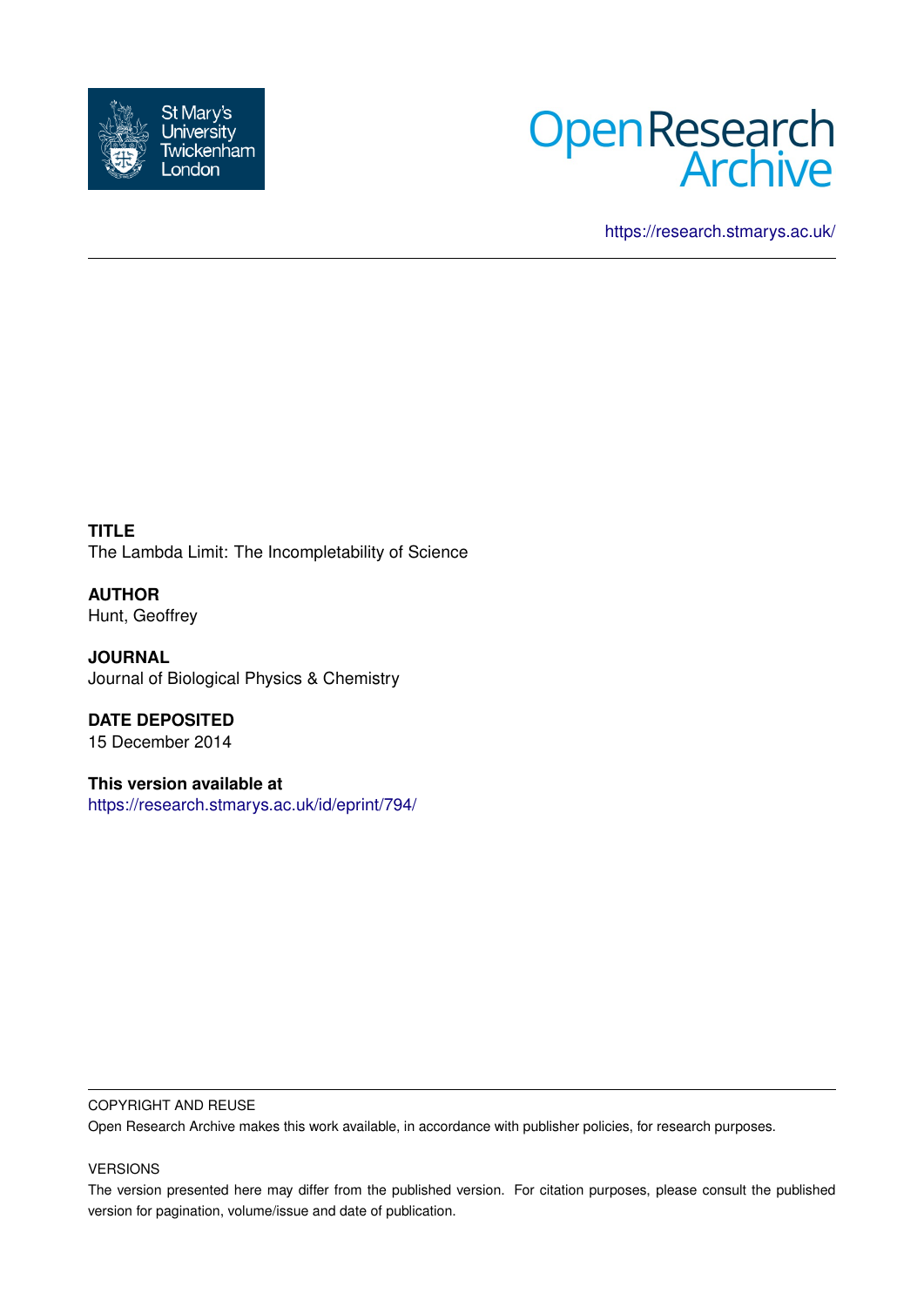

## **The Lambda Limit: the incompletability of science**

### **Geoffrey Hunt\***

*Centre for Bioethics & Emerging Technologies, St Mary's University College, Waldegrave Road, London TW1 4SX, UK*

The idea that science is nearing completion assumes that science is completable. I argue that it is incompletable *in principle.* This needs to be recognized if science is to be fully deployed for human welfare, addressing critical global problems of the age. Nonrecognition of incompletability leads not only to the diversion of human, intellectual, material and energy resources away from critical human problems but exacerbates the neglect, misidentification and misconceived prioritization of human problems and the goals of science. The case for incompletability is outlined in terms of three dimensions of scientific development: theoretical, technological and economic. There appear to be insurmountable theoretical barriers (for example, Gödel's Theorem and the possible inconstancy of "laws of nature"), growing technological uncertainties (for example, in pharmaceuticals and nanotechnology) and an economic trend to diminishing marginal returns on investment (for example, the Large Hadron Collider and the International Thermonuclear Experimental Reactor). These dimensions may converge at a limit, the *Lambda Limit*. Dire human problems that are resolvable with current science and technology are neglected, such as water supplies and the eradication of malaria. The author argues that one reason for this is that science is misconceived as the ideology of scientism, a universal project in which "everything" can eventually be explained and predicted.

**Keywords:** diminishing marginal returns, inconstant constants, fusion, Gödel's Theorem, Large Hadron Collider, nanotechnology, scientism, sustainability

#### **1. INTRODUCTION**

Is basic science nearly complete in the sense that it has almost achieved a complete theoretical picture of the physical word? An affirmative answer would assume that science is completable; that is, that it *can* reach a point at which "everything in the physical world" is explained. I propose that this assumption is wrong and that completability is impossible. Furthermore, it is harmful for science to proceed on the assumption of the validity of this kind of linear completability, an assumption which is a tenet of what may be called "scientific fundamentalism" or "scientism".

However, if science is incompletable it does not mean there is nothing left for it to do. Indeed, everything of *real* importance for humanity is left to do. A recognition of this incompletability would help us to focus on the achievable, and that would in turn help us to focus on what *ought* to be achieved for human welfare on the basis of the scientific and technological principles we already have. Within these recognized *external* limits of explanation, prediction and control there is no *internal* limit to what science can do to sustain and improve human life, if the political and social will were to be mustered. When science recognizes and rebounds from certain transcendent limits, then it will find itself in a realistic and creative position for confronting actual human problems on a global scale.

The attempt to complete science in the face of transcendent incompletability manifests itself in contemporary difficulties in progressing in (a) theoretical science, (b) technology (applied science), and (c) the economy of science, as I shall show with contemporary examples. I think these interdependent difficulties will converge in a historical crisis in this century, which I call (for convenience) the *Lambda Limit* (Λ Limit). It is far better to change our understanding and our science policy before the Λ Limit is reached, at which the collapse of modern industrial civilization is a real possibility.

### **2. CONTEMPORARY VIEWPOINTS**

The idea that scientific progress is reaching some kind of impasse was explored by John Horgan in *The End of Science*, first published in 1996 [1]. Horgan surveyed the idea of scientific progress and its critics, but did not clearly address the question of incompletability.

I begin with noting how curious the current dominant view of science is, especially among many scientists themselves. One rather unthinking view is that it goes on forever towards some nebulous scientific paradise. Another view held by quite a few modern scientists and science writers, but not of course all of them, is that basic science could be completed, in the sense that it could probably quite soon—provide a complete, general,

*Journal of Biological Physics and Chemistry* **12** (2012) 121–128 © 2012 Collegium Basilea & AMSI *Received* 4 July 2012; *accepted* 30 September 2012

 $*$  E-mail: huntg@smuc.ac.uk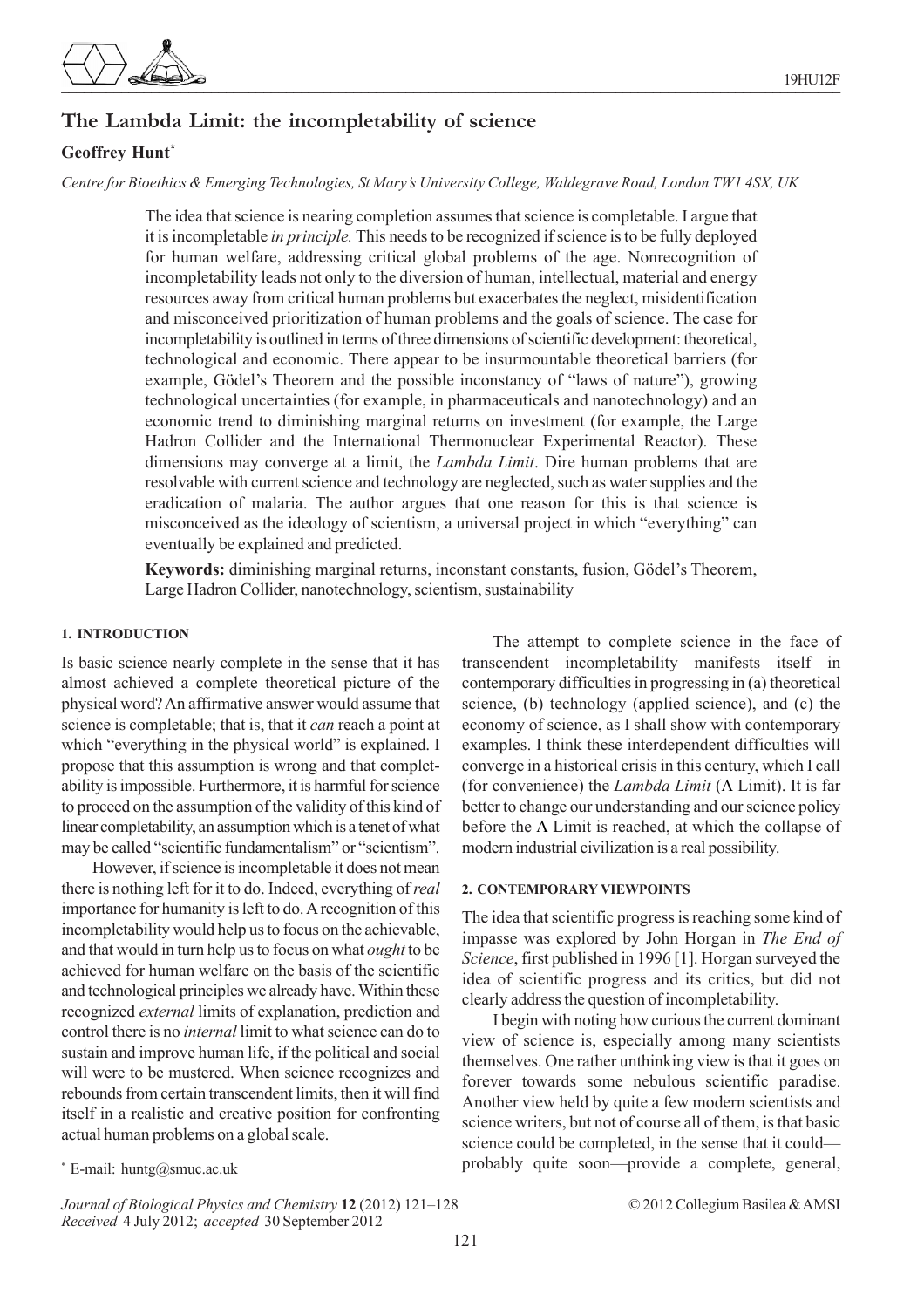explanatory and predictive picture of the physical universe and, perhaps more than that, even a complete picture that includes the social and mental domains. By this they mean that all the basic laws and constants of nature will be unified, consistent, coherent and complete. In one respect this view is not very new. In the closing decades of the 19th century we heard something very similar from scientists. They believed at that time that they finally knew what was possible and what was impossible—all had been explained, or just about. I emphasize here that my thesis is not about *completion*, but incomplet*ability*.

The conception I am criticizing is that science made a slow start, accelerated in growth through the 17th to 19th centuries, and there will be a final push to complete the picture, and the graph of growth in knowledge will then be flat. There will be no more growth, not because science is incompletable but because it is complete. All that remains in the science of physics lies "in the sixth place of decimals" (i.e., in fine details), said Albert Michelson, famous for his study of the velocity of light [2].

My thesis, I emphasize, is quite different. It is not that science is or is nearly complete but that it is *incompletable*, which is very different. It is an important matter for scientists and policy-makers to recognize this and to recognize it earlier rather than later.

The idea of the completability of science, as well as its comprehensiveness, persists to this day. Cambridge physicist Stephen Hawking proposed in his 1988 book *A Brief History of Time* (which sold over 10 million copies) that the completion of physics is in sight. In Chapter 10 on 'The Unification of Physics' he declares: "… I still believe there are grounds for cautious optimism that we may now be near the end of the search for the ultimate laws of nature". No doubt emboldened by his own words, he ends the chapter like this: "A complete, consistent, unified theory is only the first step: our goal is a complete *understanding* [his emphasis] of the events around us, and of our own existence" [3].

To give just one other example from the many possible: Francis Crick, Nobel prize-winner of DNA fame, persevered until his death in 2004 in trying to find a reductionist explanation even for consciousness. He tried to reduce consciousness to the physical activity of the particular neurons that supposedly underlie the ability of attention. In his 1994 book, *The Astonishing Hypothesis*, he writes that,

"… 'You', your joys and sorrows, your memories and your ambitions, your sense of personal identity and free will, are in fact *no more than* [GH's emphasis] the behaviour of a vast assembly of nerve cells and their associated molecules" [4].

I am indeed astonished to read this. I am of the view that while it is true that if there were no such "vast assembly" in a person's head then there would be no joy and sorrow, or even a "person" to have joy and sorrow, but joy and sorrow in no way derive their significance from this "vast assembly" but entirely from contexts such as that my wife has given birth or my grandfather has died. Neither physics nor neuroscience have the slightest relevance for understanding what is joyful or sorrowful about these contexts.

Admittedly, many scientists are also uncomfortable with the ideas of the fundamentalists like Hawking, Crick and Richard Dawkins. In the last decade or so leading scientists are expressing doubts and many have started to come to terms with the internal limits of science, but not in a systematic way, and not in a way that has yet had much impact on scientific thinking or policy. Take, for example, Professor Paul Davies, a British physicist who was awarded the Royal Society's Faraday Prize in 2002 and the Templeton Prize in 1995. In his popular physics book *The Mind of God* he seriously doubts whether we could obtain final knowledge through science, because of internal theoretical and mathematical limits [5]. However, it seems to me that these doubts have not had any impact on science and technology policy.

Instead of the model of a flatline graph it is more fruitful to think of an asymptotic one. An asymptote is a line that a graph approaches, but cannot possibly intersect. In the simplest case, a graph of  $y = 1/x$ , the line approaches the *x*-axis ( $y = 0$ ), but never touches it. I suggest that the growth of science on its current basis is asymptotic, and therefore unsustainable. It grew very slowly for a long period, accelerated to exponential growth, is now tailing off and will tend asymptotically to the horizontal (see Figure 1). In this asymptotic schema basic science would be—despite some counter-trends slowing down, and every decade that passes sees some growth but less than in the previous decade. Growth tends to zero but in principle it never actually stops, it just becomes unsustainable because the resources required to make the next small step are vast. But it is not just a matter of resources. I would speculate that things are this way because human knowledge itself has a limit.

Expecting too much of science results in two kinds of illusion: that it can go on growing on the same basis for ever, or that it will flatline when it is complete. This "expecting too much" is what I call "scientism", a multipurpose framework that explains not just the world of matter and energy but the human world of love, hope, war, race hatred, religion, poetry and art. The sciences and what they have achieved and what they can still achieve to enhance the human condition are certainly not in doubt, but scientism is quite another matter. It is a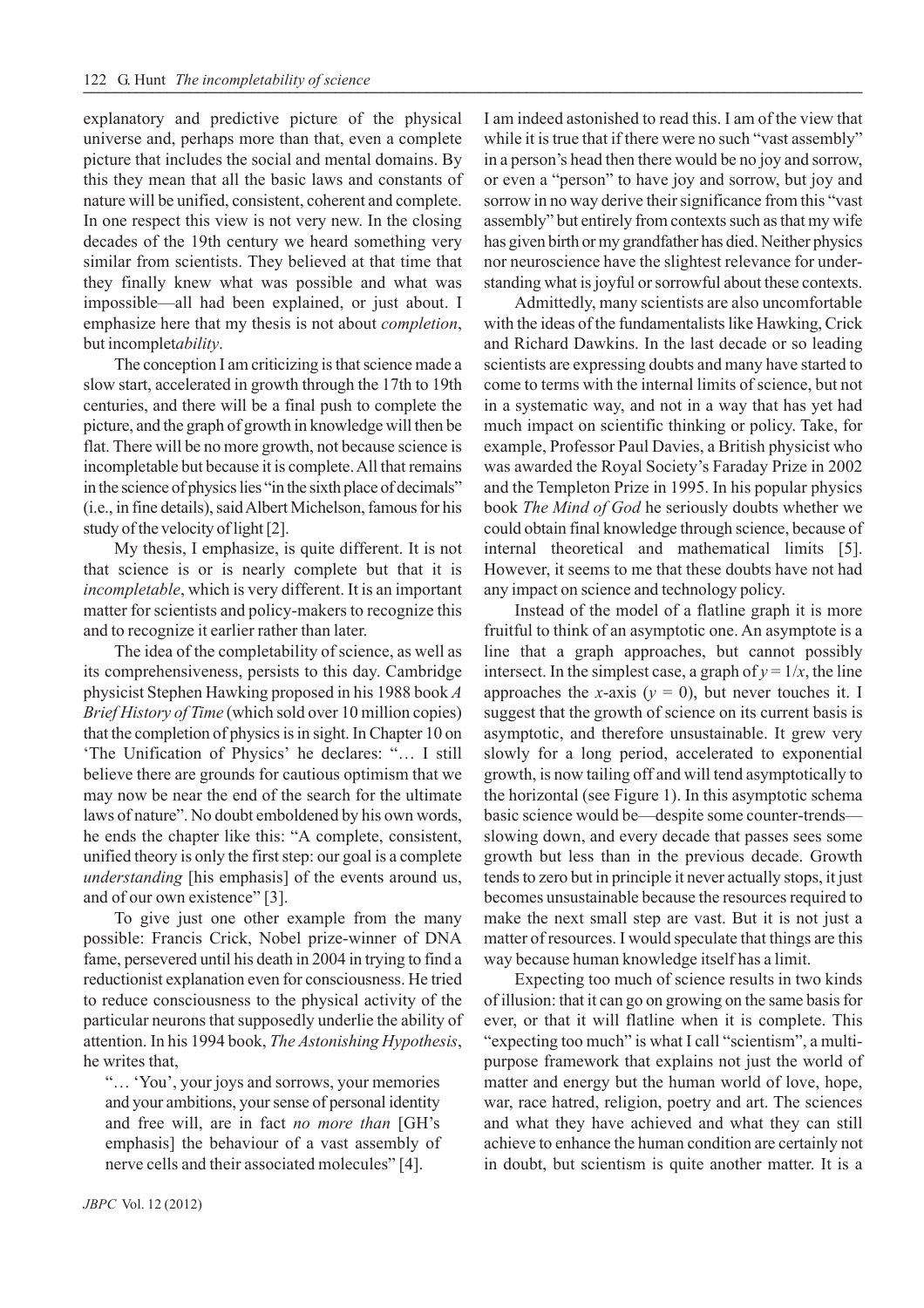

Figure 1. The rebound of science.

species of fundamentalism, and fundamentalism of every kind always ends up doing harm.

### **3. THEORETICAL SCIENCE**

We now look at just two cases of theoretical difficulties that science has in its attempt to make new breakthroughs of principle and unification. These difficulties are profound and may ultimately be of a logical or epistemological nature. First I have a few words about the impact of Gödel's Theorem, and recent radical questions about the laws of nature and constants of nature.

### **3.1 Gödel's Theorem**

Until 1930 mathematicians generally assumed that there must be a procedure that could demonstrate the truth of all the mathematical propositions in an axiomatic system. After all, if there were no such guaranteed procedure then how could we be sure that there weren't contradictions in that system? In 1930 Kurt Gödel showed that this assumption was false [6]. There is no such procedure of complete decidability. It meant that the consistency (or freedom from contradiction) of arithmetic cannot be proved by arithmetic itself. This was an enormous shock to scientists as well as mathematicians, for physics and other disciplines depend on mathematics. The idea that science rested on solid mathematical foundations underwent an earthquake.

The arguments and disagreements among scientists, mathematicians, logicians, computer scientists and philosophers continue to this day. Does this mean the great scientific project is incompletable? Some eminent thinkers believe so, and others do not. Even the experts cannot decide [7].

### **3.2 Inconstant constants**

The words heading this section formed the title of a revolutionary article in *Scientific American* in 2005 [8]. The idea that there are physical constants (i.e., physical quantities that are universal and fixed in time on which the laws of nature depend) is the bedrock of the great scientific enterprise. For science to be possible it has to be assumed that some things stay the same. If constants are not constant after all, then the whole edifice starts to shake. Science would be revealed to be partial, piecemeal or provisional. Such constants include the speed of light in a vacuum (roughly 186 000 mph), the gravitational constant, Planck's constant, and the fine structure constant that characterizes the strength of the electromagnetic interaction.

But have constants always been the same? Some scientists are beginning to think not. And then there is the thorny question of why constants have the particular quantity that they do. They are not derived from theory, they are just peculiar numbers obtained from observation or experiment and parachuted into the theories to make them work—and work they generally do, up to a point. Some of these constants are really important. The tiniest variation in just one of these constants and we humans or even matter itself could not be here at all.

Take the fine structure constant: it has a currently accepted value of about 1/137.035999074 [9]. One argument for the fine structure constant being what it is really opens the door to incompletability. It is that the constant is what it is because we human observers exist. This is the *Anthropic Principle*, which has caused great controversy among scientists as to whether it is a scientific way of approaching matters at all. According to that principle, if this constant were different from what it is then there would be no carbon and therefore no life and no humans and no scientists to ponder the fine structure constant [10]. Therefore, there is no reason to assume that this constant is an absolute feature of the "universe" or "reality"; it is what it is because we humans are here as observers.

Richard Feynman, possibly the greatest physicist of recent times (a Nobel Prize-winner, who died in 1988) said of this constant, in exasperation: "It's one of the greatest damn mysteries of physics: a magic number that comes to us with no understanding by man. You might say the 'hand of God' wrote that number, and we don't know how He pushed the pencil" [11].

Could it be that the unanswerability of "Why 1/137?" is somehow connected with the incompletability of theoretical science?

### **3.3 Is theoretical science limited?**

What the Gödel Theorem and the nature of physical constants may show, when taken together with a wide range of other theoretical difficulties, is that the more the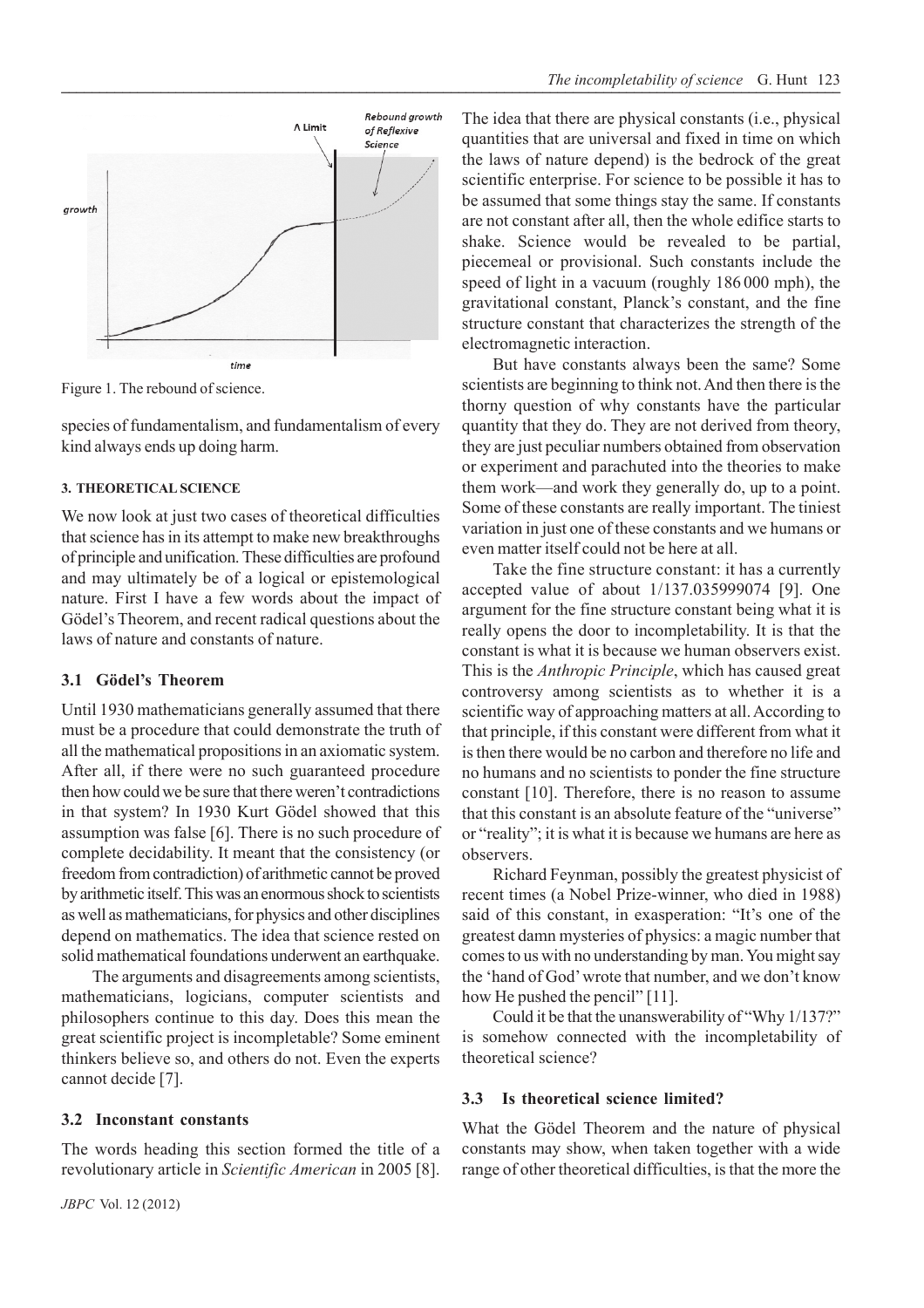computational complexity of theoretical science increases the smaller and smaller are the increments in real knowledge and principle. That is, there are diminishing marginal knowledge returns on the increasing complexity of its theoretical basis.

Where does that take us? Nobel laureate Steven Weinberg put it this way: "The more the universe seems comprehensible, the more it seems pointless" [12]. However, Weinberg, a brilliant scientist who belongs in the camp of scientism, insists on believing it is becoming more comprehensible when—as it seems to me and in fact to many leading scientists—this strains credibility. Take Niels Bohr, one of the founders of quantum mechanics, who said of quantum theory that if you are not bewildered by it you have not understood it [13].

### **4. TECHNOLOGY (APPLIED SCIENCE)**

In applied science we now encounter great difficulties in making breakthroughs with any significant applications that could solve major current problems. My two examples here are pharmaceutical medicine and nanotechnology.

### **4.1 Pharmaceutical technology**

The pharmaceutical industry is facing unprecedented problems. A 2010 graph based on an expert data analysis of the number of new drugs approved per billion dollars spent over a 60 year period shows a steady, inexorable decline [14]. As James Le Fanu explains in his book *The Rise & Fall of Modern Medicine* (1999), this decline was not just due to the tightening of regulations because of toxicity concerns in the wake of the Thalidomide calamity [15] (the development costs of each new drug sky-rocketed not just ten times but as much as 40 times). Another cause is that it turned out that human physiology and the disease process are much more complex and difficult to understand than had been assumed. Despite some important new drugs, such as those for AIDS, most of the apparently new 'blockbusters' are just improvements on existing drugs. This points to the need to design drugs scientifically (i.e., biologically) rather than adopt a hit-andmiss approach.

One might think that the 3000 million dollar Human Genome Project has revitalized pharmaceuticals and medicine; in the year 2000 Bill Clinton asserted it would "revolutionize the diagnosis, prevention and treatment of most, if not all, human diseases" [16]. The fact is that the connexion between the genome and disease is very complex, not to say fuzzy, and the benefits have been very few indeed, as recent studies have shown. To take one: A Boston medical research team gathered 101 genetic variants that showed statistical links to cardiac

disease in genome-scanning studies. The variants proved to have *no value at all* in predicting disease among the 19,000 women who had been followed over a 12 year period. In fact, the research group reported that the oldfashioned method of obtaining a family history was more useful [17].

Gradually the pharmaceutical industry has turned for profits to so-called life-style drugs like *Regaine* for baldness and *Viagra* for impotence. It is also casting an eye at nanotechnology.

### **4.2 Nanotechnology**

I have been involved in social research in three EUfunded nanotechnology projects for a number of years [18]. It is said to be an exciting new field. However, nanotechnology is easily misunderstood. It is not a specific technology but rather a significant shift in the *scale* at which existing technologies can operate. The ability to manipulate matter at the nanoscale (i.e., the scale of viruses and small bacteria) is breathtakingly complex and clever, and promises to be very useful [19]. Familiar kinds of matter (say, carbon, gold or titanium dioxide) behave quite differently at such a small scale and this is what holds out a promise of innovation for new applications and—it has to be said—new toxicity risks. We shall be seeing many more nanotechnology applications in electronics, energy, new materials, agriculture, food industry and in medicine. But there is nothing particularly *new* here so far as basic *science* is concerned. It is not a theoretical breakthrough like Newtonian mechanics, quantum theory or the DNA helix.

The cost of nanotechnology research facilities (e.g., for nanometrology and the characterization of nanomaterials) is very high. A superlative, multifunctional atomic force microscope can cost over £1M, and it has to be run and maintained by experts. The development of efficient and effective nanoscale processes for the industrial *manufacture* of nanomaterials and devices is also expensive. For example, one will need new complex machinery and clean rooms of an exceptional standard, and newly skilled technicians. Many companies are not convinced that the returns are worth the investment in developing new applications, despite a lot of financial support being given by the EU and other governments. The American research and development budget for nanotechnology runs into billions of dollars [20].

In the case of EU support—which I know well—just the logistical support required for getting the experts in different countries to know each other and share knowledge and facilities runs into hundreds of millions of Euros per year—before the real laboratory research has even started. There are risks. The investment required to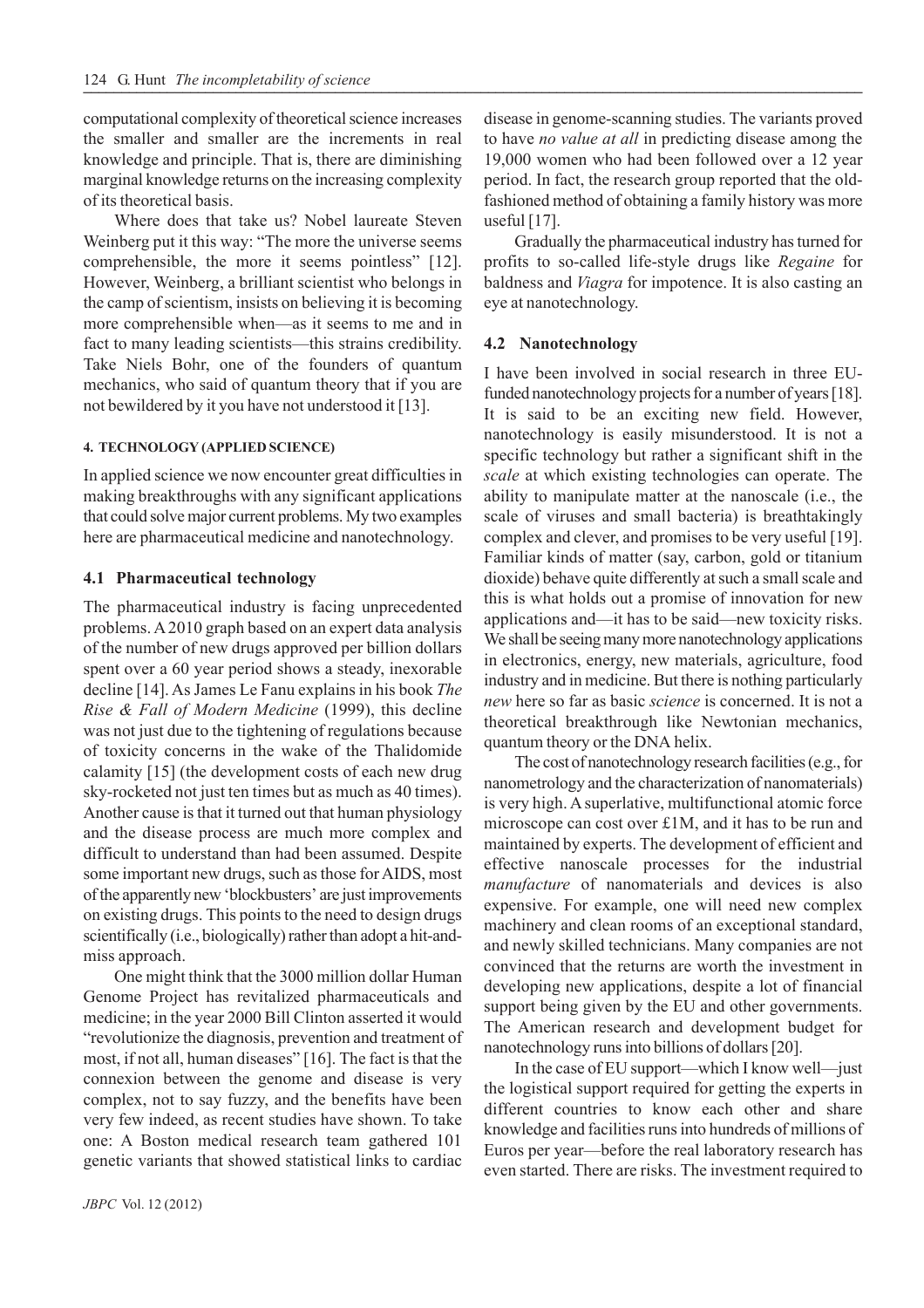really understand and manage the toxicity implications of nanotechnology in the realm of occupational, public and environmental health and potential ecological damage is prohibitive. The resultant uncertainty about risk and the fear of a regulatory clampdown inhibit industry. In my published research in 2010 with Dr Michael Riediker, an occupational health expert in Switzerland, I found that the European experts working in occupational and public health, or in human and environmental toxicology, believe that we still do not sufficiently understand the impact of manufactured nanomaterials on living systems [21]. This is a source of concern for them, especially since there are already over 1,000 different nanotechnology consumer products on the market.

Nanotechnology most certainly has a positive rôle. The cost and environmental damage of many *standard* (non-nanotechnology) industrial processes can be substantially reduced by introducing nanotechnology (such as nanocatalysts, filters and strong, lightweight materials). But without a radical change in our very conception of the associated economics and science (i.e., its limits, rôles and priorities), it may not attract sufficient public and private investment to bring the kinds of benefits that society so desperately needs. Too much nanotechnology is currently going into enhancing consumer goods such as cosmetics, sun-block creams, sports drinks, gofaster skis and car polish and not enough into the superstrong super-lightweight composites and energy-related industries that we need to confront the environmental and energy crises. Industries may need public financing to make their transition to a higher level of sustainability; it is not yet forthcoming and in the present economic climate may never be.

Finally, there is a serious issue of complexity and interaction at the nanoscale. Can nanotechnology R&D overcome the technological blockage of inadequate nanomaterial *characterization* (i.e., understanding the physical properties of substances at the nanoscale) in what is a theoretical environment of unprecedented uncertainty and indeterminacy? Without adequate characterization, nanotoxicology, too, remains largely on a rudimentary, case-by-case, *post hoc* basis.

### **4.3 Technology limited?**

Again, what these and similar examples may well indicate is that increases in technological complexity are resulting in smaller and smaller increments in important technological applications. In other words, there may be growing evidence for diminishing marginal returns of significant technological applications from the increasing scale and complexity of emerging technologies such as nanotechnology and biotechnology.

# *JBPC* Vol. 12 (2012)

### **5. THE ECONOMY OF SCIENCE**

We also find difficulties in the economy of science; that is, how to continue to provide the funding, skills and infrastructures for the research and development returns needed. Is there evidence of a growing crisis of the same general form as the two described above, namely, an asymptotic approach to a limit?

### **5.1 Atomic physics and particle colliders**

The Large Hadron Collider (LHC) is a European particle collider, and is the world's largest and most powerful. It lies in a tunnel 17 miles in circumference near Geneva and took 10 years to build. It was switched on recently, promptly blew a gasket at a cost of at least £24M to repair, and we now await an interpretation of the accumulating scientific findings [22]. Its purpose is to search for a new family of atomic particles including the so-called *Higgs Boson*. Some scientists think that the findings may enable them to build that elusive, complete *ultimate theory* of the physical universe.

Does the cost justify the information we shall gain? Who knows? If the collider does find new and smaller particles then will that actually complete the physical picture? Will scientists be satisfied, or will they require an even larger collider to find out something even more refined and abstruse at a cruder and grosser price?

The Americans were one step ahead for a while, trying to build an even bigger collider, but then they thought better of it. The American Congress in 1993 decided to stop the \$8 billion Superconducting Supercollider Project to discover entities beyond quarks. \$2 billion had already been spent on digging a 15 mile-long tunnel in Texas [23]. Was this cancellation the wisdom of limits or the economic reality of the limits of Big Science experiments; or in some way both?

The question, in short, is whether the cost is worth it in terms of the projected returns to society, returns that make a difference in *sustaining* that society.

### **5.2 Fusion energy**

The International Thermonuclear Experimental Reactor (I.T.E.R.) is the scientific and technological project to end all projects, a gamble of enormous proportions. It promises a solution to modern civilization's ever-growing demand for energy in the face of dwindling oil resources and the management of the output of global warming gases. The idea is not to split atoms, but to fuse atoms, which releases the same kind of energy as that emanating from the Sun.

This project is well under way in Provence on a massive building site, with an expected total cost of 15 thousand million euros, but already suffering overspends.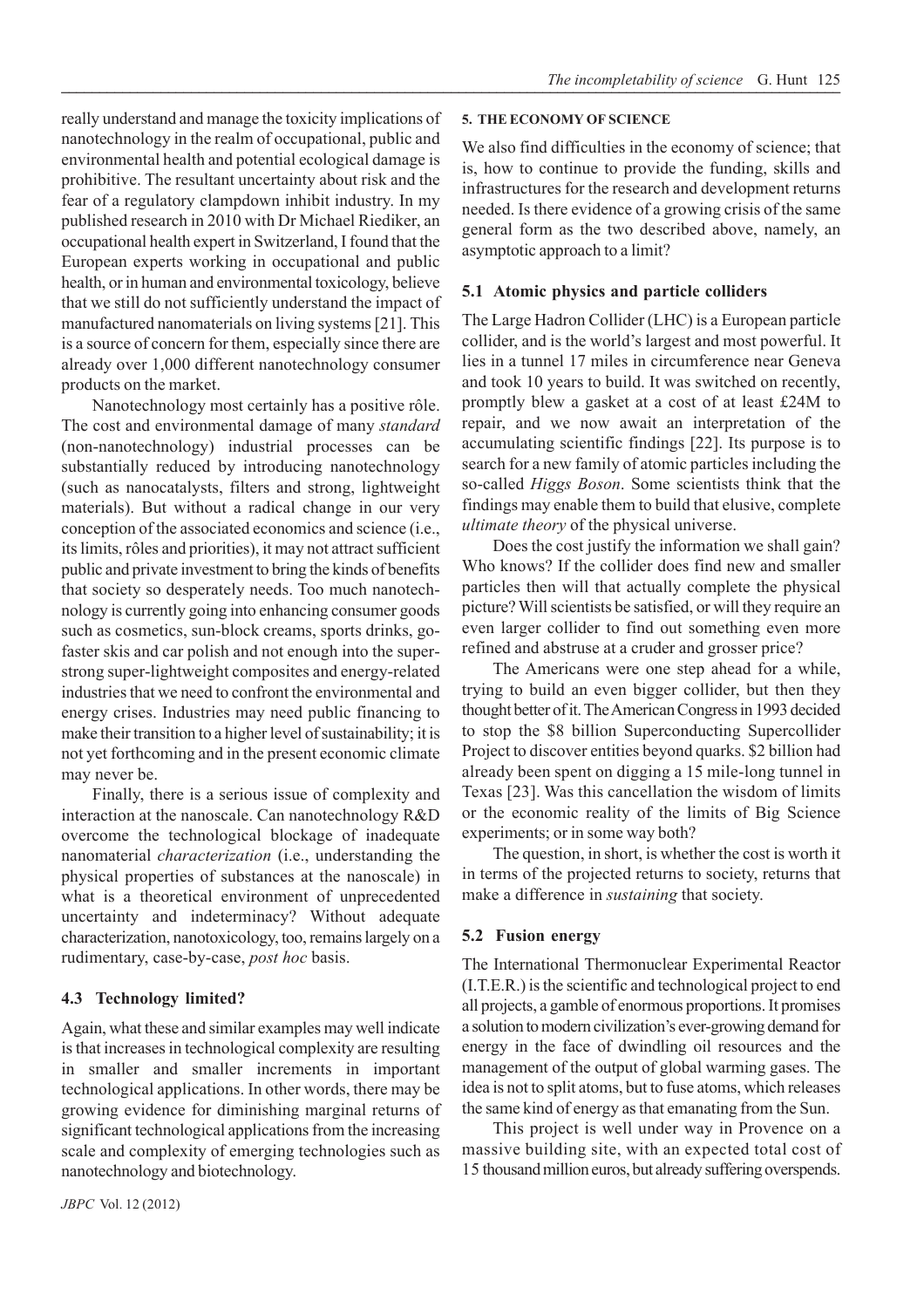Recently, Brussels approved another overspend of 1.3 thousand million euros, despite the grave EU financial crisis [24].

It must be remembered that I.T.E.R. is not a project to *produce* energy and plug it into national grids. It is an *experiment* to find out if we *can* produce energy in this way. In other words, it may not work, and so far fusionbased energy has spectacularly failed to work. There are two technological questions of great complexity requiring solutions: firstly, can we produce the energy in worthwhile amounts and, secondly, having produced it can we control it and keep it in its container? Then, of course, it has to be commercially viable. Pierre-Gilles de Gennes is reported as saying of this project: "We say that we will put the Sun into a box. The idea is pretty. The problem is, we don't know how to make the box" [25]. The direct benefits of fusion so far are probably zero. Not a few voices are saying that the project smacks of desperation and that there is a range of more promising, simpler and more economically and technologically distributed energy alternatives in which science and technology funders should invest.

In the case of fusion energy we cannot plot a graph of investment against marginal returns because at present all we have is investment and *no* returns. A series of smaller experiments over the past several decades has been rather disappointing—more power was put in than one gets out. If one day fusion power does work it would have the advantage of yielding massive amounts of energy with very little long-term nuclear waste. But will it work? No one knows. Some experts are very sceptical. The USA has cut back on its fusion budget. Meanwhile, in Europe the head of research at the French National Council for Scientific Research, Sebastien Balibar, thinks that the technology is inadequate for the task and that taking the cost from the public budget for science is unacceptable [26].

In this area too, then, we may see diminishing marginal returns or even, dare I say it, a continuation of zero marginal returns.

### **5.3 Scientific development economically limited?**

Financial investment in techno-economic complexity is becoming a very risky business, which even governments and very large corporations hesitate to embrace. I realize that in the case of all the examples I have given there are counter-trends; the difficulty is discerning the overall trend, and I venture the hypothesis that the overall trend is tending to the  $\Lambda$  Limit some time this century.

It would certainly support my incompletability thesis if we could establish the nature of long-term historical trends in expenditure on scientific research and development. I browsed through some of the literature on this and found it to be very fragmentary, incomplete, hard to compare and difficult to draw conclusions from. This is hardly surprising, I suppose. In one interesting graph we see that over a period of about half a century, for the USA, there has been a great increase overall, as a proportion of GDP, which has arrived at a plateau in recent years [27]. It would be most revealing for researchers into the "economics of science" to look further into the data underlying this crucial issue. The two big questions here are (1) what is the rate of *return* to society on these increases? and (2) when does it become *politically* impossible to increase the proportion of GDP going to R&D?

We can now perhaps begin to hope for some deeper grasp of the multidimensional problem from which we started: whether science has a limit and, if so, of what nature?

#### **6. COMPLEXITY**

Joseph Tainter has thrown some light on the contemporary impasse of science and technology. He is a professor of anthropology and in his book *The Collapse of Complex Societies* (1988) he puts forward a thesis about the cost of increasing *complexity* in industrial society [28]. He looks at the collapse of previous civilizations such as the Roman and concludes that civilizations grow because they solve layers of problems with increasing complexity. However a point is reached when collapse becomes a real possibility because their investments in social complexity and their energy subsidies reach a point of diminishing marginal returns. We see impending collapse when a civilization starts rapidly disposing of significant layers of its complexity, such as cancelling huge projects, delayering bureaucracy and dumping outlying areas. We might add to this list: severe environmental damage, widespread financial instability, deepening inequality and popular uprisings and riots.

Contemporary evidence for diminishing marginal returns, says Tainter, is to be found not only in R&D but in agriculture; minerals and energy production; investment in health; education; government, military and industrial management; the productivity of GNP for producing new growth; and some elements of technical design improvement. Tainter concludes: "It is clear that some industrial societies are now experiencing declining marginal returns in several crucial and costly spheres of investment" [29].

I would hazard a guess that these difficulties, because they are *interdependent* in complexity, will converge and intersect in a point of *unsustainability*, a crisis or tipping-point that I have called the  $\Lambda$  Limit. It is far better to change our understanding and our science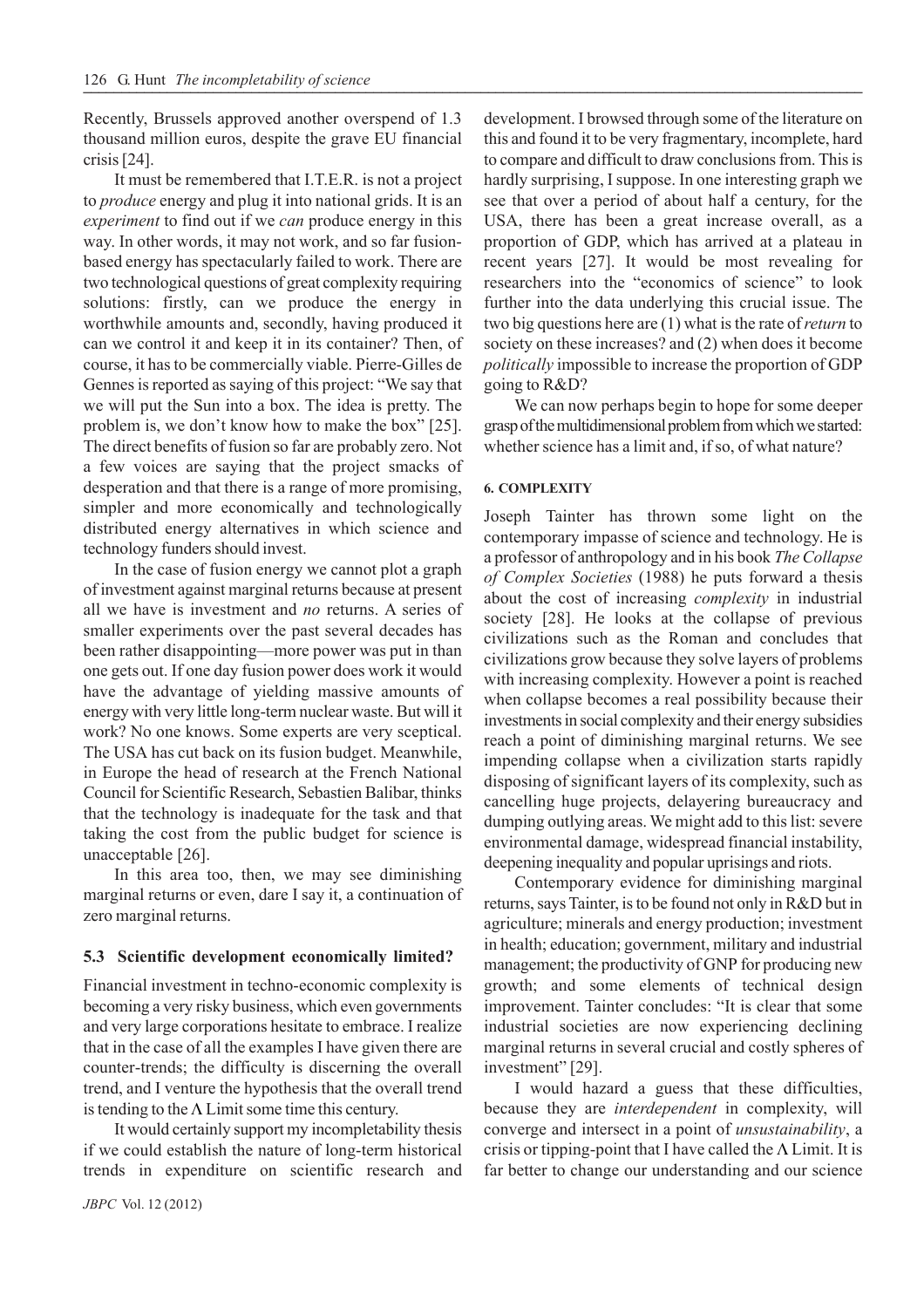policy before the  $\Lambda$  Limit; for then it will provide us with the opportunity to rebound to a liberating reflexive science, in which the difficulties are on a path of resolution. There are several ways to go—slow decline, catastrophic decline (collapse), an unstable plateau (which cannot last indefinitely), or a new upward curve (Figure 1). An upward curve (i.e., a measure of human welfare returns on investment in science) requires a different conception of the scientific enterprise. Further linear progression of the enterprise we have had for the last century could be self-destructive.

### **7. REFLEXIVE SCIENCE**

I think it is possible to rebound from the Limit and defeat diminishing marginal returns. Dare I say that in reflexive science, with the underpinning reductionist model abandoned, scientism would no longer hold sway either intellectually or in terms of the consumption of research resources. Instead, at the centre of scientific endeavour we might choose to put *sustainability* within the limits of science, technology and economy—with a new materials science, green energy alternatives, green chemistry and chemical engineering, clean water for all, agriculture without toxins and manmade genetic risk, housing for all, education for all, productive waste management, as well as expanded sciences of ecology, anthropology and political ethics.

Reflexive science is based on the reasoned rejection of scientism (scientific fundamentalism). It puts the identification of the *purpose* of science nearer to the people who should benefit from it, and further away from corporations, the military establishment, and even the science establishment. In a globalized world, this would mean nearer to the needs of the world population. This in turns entails the identification of the long term welfare *priorities* of scientific endeavour. Only then would policy-makers be well placed to consider the *content* of scientific projects. I have argued the case elsewhere for this approach with nanotechnology [30].

In science itself we need regional and global cooperation on new energy sources, pollution remediation, revival of biodiversity and forests, more equitable food and water industries, the prevention of epidemic diseases, affordable housing, better sanitation, the mitigation of flood and drought risk, waste disposal (especially of toxic materials), a clean atmosphere, addressing the environmental causes of cancer and neurological disorder, understanding the human psychology of prejudice and denial, authoritarianism and war, understanding biodiversity and ecology, monitoring climate change, proposing sustainable people-centred alternatives to the capitalist growth economy—an endless list. Is this not enough for science and technology to get on with?

The Nobel Prizes of the future will perhaps be for those who contribute to solving these problems. If not, then a new global prize needs to be created, and I suggest a *Noble Prize* rather than a *Nobel Prize*. If we can do this, then big speculative science will be subdued and well-reasoned, evidence-based, testable and verifiable, purposeful science will flourish. What I have said does not entail the end of science, but the end of a particular conception of science.

To give some concrete reality to the question of priorities in science and technology expenditure I wish to mention the growing global need for water and the scourge of malaria. I spent 12 years of my life teaching in Africa, so my experience of these issues is perhaps more direct than that of many people in the developed world.

### **7.1 Malaria and water**

About two-thirds of a million people die of malaria every year, most of them children. One analysis indicates that full prevention and treatment measures in the worst-hit African countries would only cost about \$2.2 billion per year for 5 years [31].

The lack of clean water kills and debilitates millions of people every year. The World Bank estimates the cost of reaching "basic levels of coverage … in water and sanitation" to be at least \$9 billion, or \$30 billion a year for "achieving universal coverage" for water and sanitation [32].

Now compare these figures with those I gave earlier for scientific projects. It might be said that science has already given us the tools to deal with these issues, so the real problem is the political will. That is, the problem does not lie with the scientists, technologists and engineers. I consider this to be evasive thinking. Science, at the end of the day, especially publicly funded science is nothing but our own decision-making and is everyone's responsibility. With a wholehearted scientific and technological assault on the major problems of humanity—as was the case in putting a man on the Moon—they could probably be solved much more quickly and cheaply. This assumes, of course, that existing knowledge is sufficient and that the challenge is of an engineering nature. We have to keep in mind that *not* solving the water crisis will eventually cost more than this, and possibly more than the global economy can bear.

My resolution of our encounter with the Λ Limit, then, is that a new upward curve requires more than just more science and technology on the same basis as before it needs a new conception of science, *reflexive science*.

### **8. CONCLUSION**

A substantial part of our current human problem is a failure to recognize limits and the arrogance that goes